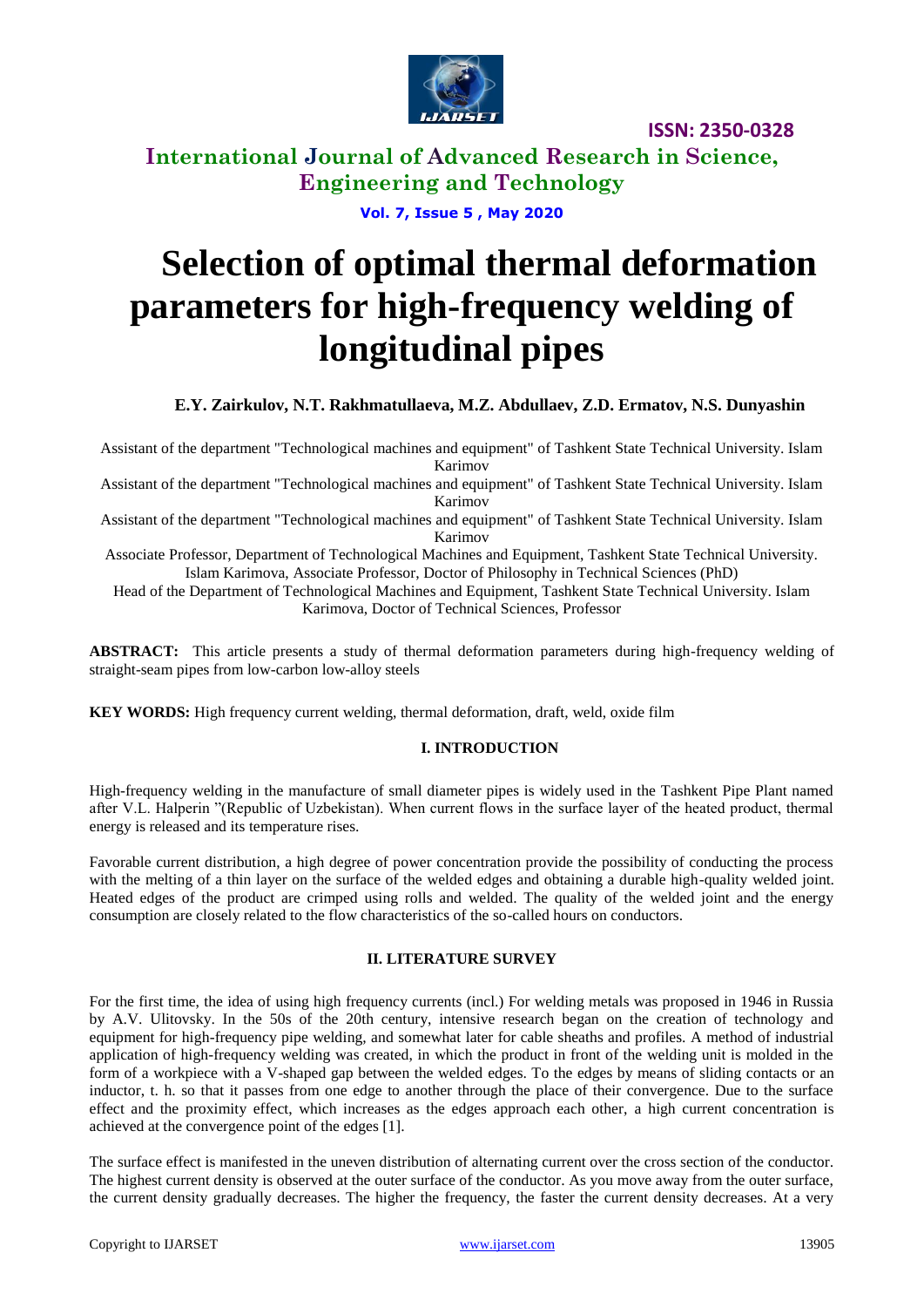

### **International Journal of Advanced Research in Science, Engineering and Technology**

#### **Vol. 7, Issue 5 , May 2020**

high frequency, the current passes only through a thin surface layer of the conductor. The surface effect significantly increases the active resistance of the conductors, which greatly complicates the transmission of alternating current. However, the surface effect allows one to concentrate the energy release in the surface layers of the heated product [2]. The metal layers lying closer to the surface receive more energy and the temperature rises faster. Therefore, a temperature difference appears and energy transfer begins from the surface layers to layers located deep in the body. The heat transfer process reduces the temperature of the surface and increases the temperature of the deep layers. The influence of heat transfer is stronger, the longer the heating time, the higher the coefficient of thermal conductivity [3]. The influence of heat transfer is stronger, the longer the heating time, the higher the coefficient of thermal conductivity. For the case of heating with high-frequency currents of a semi-limited space (tube billet), if we neglect losses from the surface of the medium, the temperature is a function of the dimensionless parameter

$$
u = x/\left[2\sqrt{\lambda t/(c\gamma)}\right] \tag{1}
$$

where x is the coordinate of the point, measured from the surface of the body, m; t is the time, s;  $\lambda$  is the coefficient of thermal conductivity, W / (m  $\cdot \circ C$ ); s - specific heat, W / kg  $\cdot \circ C$ ;  $\gamma$  is the density, kg / m3 [4].

When calculating heat transfer, the following cases are distinguished:

1) pronounced surface heating, in which the nature of the power distribution has little effect on the temperature distribution;

2) deep heating of a medium with constant characteristics ( $\mu$  = const,  $\rho$  = const);

3) deep heating of a ferromagnetic medium when there is a layer on the surface with constant characteristics ( $\mu = 1$ ,  $\rho$ . const) [5].

#### **III. METODOLOGY**

In the manufacture of longitudinal pipes, the most widespread are high-frequency pressure welding with reflow. The welded pipe assortment is limited by the ratio  $D / 2s$  - the outer diameter of the pipe D to the wall thickness s. The maximum value of  $D / 2s$  is determined by the condition of stability of a workpiece of a given diameter during upsetting with optimal pressure, i.e., the thinness of the welded pipe workpiece depends on the welded diameter and material of the workpiece. The maximum value of the wall thickness at a given pipe diameter is determined by the allowable electrical losses in its body, and with very small ratios, by the capabilities of the molding process.

Welding of pipes, the thickness of which is determined by the ratio  $D / 2s$ , can be carried out in a wide range of current frequencies. Therefore, the decisive factor is the simplicity and reliability of the design of the current transmission system, which depends largely on the transmitted current. The higher the frequency and longer heating time, the less current.

Reducing the welding current by increasing the heating time is impractical, since this increases the heat loss due to heat removal to the body of the welded workpiece. The most effective decrease in current by increasing the frequency to 200-500 kHz. A further increase in the frequency, as a rule, is undesirable, since this does not significantly reduce the current.

Welding of the pipe billet is carried out in a welding machine of a pipe-welding mill (Fig. 1). It carries out heating and the formation of a welded joint.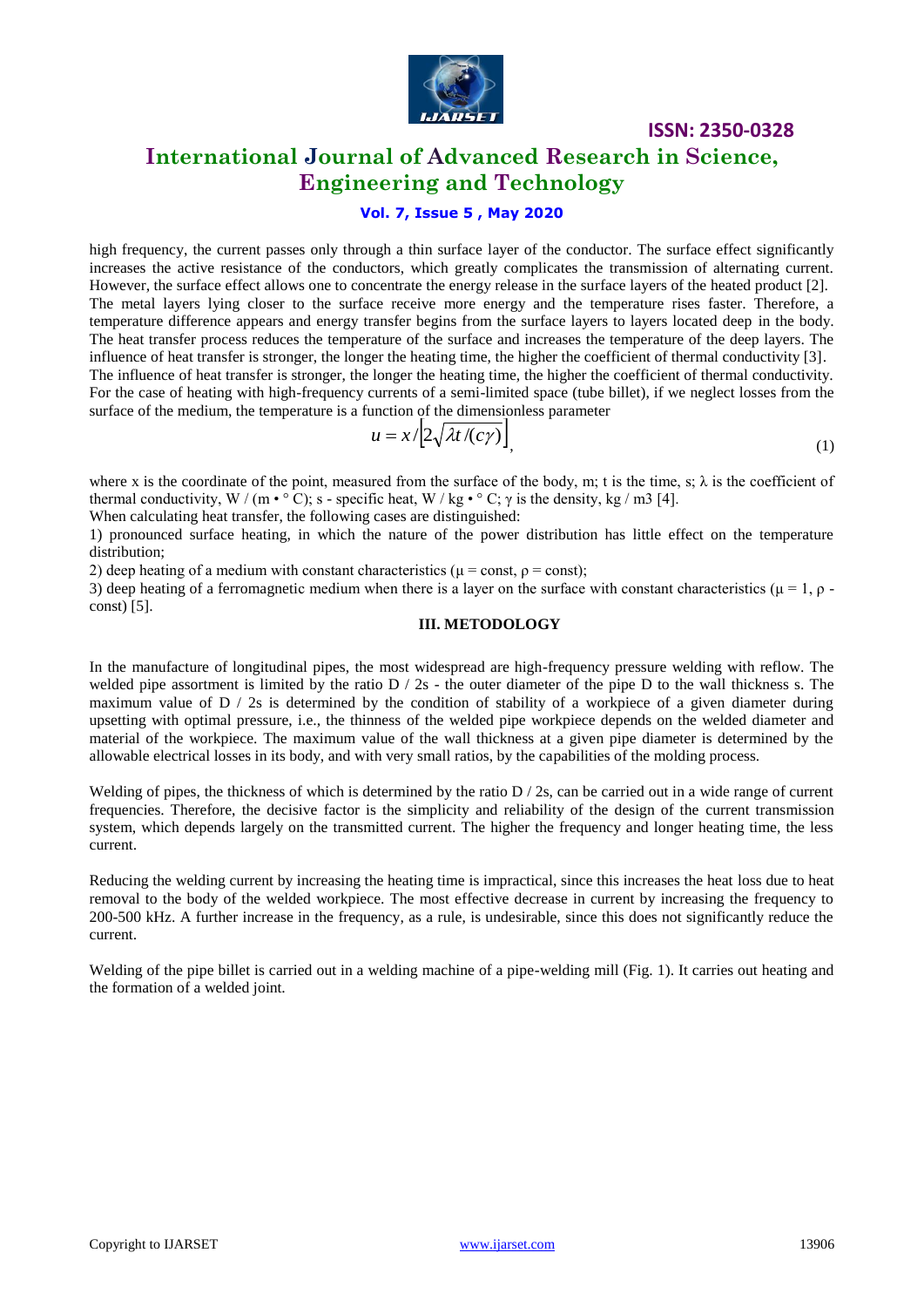

# **International Journal of Advanced Research in Science, Engineering and Technology**

#### **Vol. 7, Issue 5 , May 2020**



Fig. 1. The scheme of the welding machine of the mill of high-frequency welding of longitudinal pipes: 1 - seam crimping roll with a diameter of  $D_V$ ;

 $2$  - inductor with an inner diameter  $D_{ind}$  and a height h located at a distance b from the axis of the seam crimping rolls;

3 - ferrite core with a diameter of  $D_M$  of length l, located at a distance b from the axis of the rolls;

4 - roll seam guide stand, the center of which is located at a distance a from the axis of seam crimping rolls.

The current to the welded edges is transmitted using an inductor. When welding pipes of small diameters, multi-turn cylindrical inductors are used, when welding pipes of medium diameters - single-turn. Multi-turn inductors are made of copper tube. The turns of the inductor are electrically isolated with a glass tape impregnated with silicone varnish. Electrical insulation also protects the inductor from inter-turn breakdowns when small metal particles introduced into the workpiece and the crystallized outbursts from the weld zone get onto the threads. In a single-turn inductor, such a breakdown is possible only between the current-carrying buses connecting the terminal blocks to the active part of the inductor. Tires are insulated by means of an insulating strip, and the active part of the inductor is not insulated.

The design of a ring single-coil inductor for welding pipes of small and medium diameters at radio frequency frequencies is optimal. Typical designs of inductors most commonly used in the production of welded pipes are shown in Fig. 2.



Fig. 2. Designs of inductors for welding longitudinal pipes: a - multi-turn one-piece; b - single-turn one-piece; in - single-turn detachable.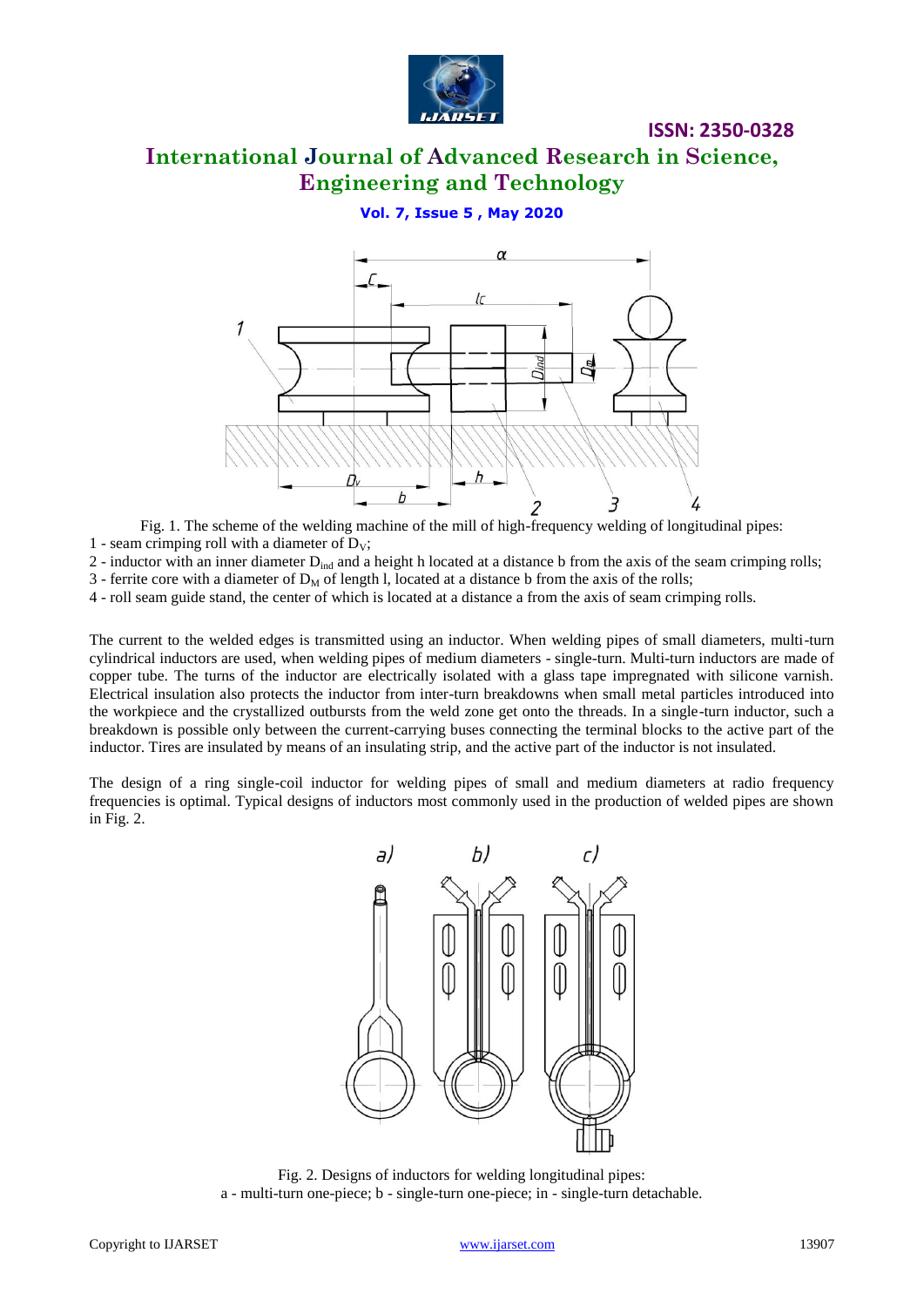

# **International Journal of Advanced Research in Science, Engineering and Technology**

**ISSN: 2350-0328**

#### **Vol. 7, Issue 5 , May 2020**

However, when welding pipes with a diameter of up to 40-50 mm, it is technologically simpler to use a multi-turn inductor. Therefore, more often when welding pipes of small diameters (up to 57 mm), multi-turn cylindrical inductors are used, when welding pipes of medium diameters - single-turn.

Multi-turn inductors are made of copper tube. The turns of the inductor are electrically isolated using a glass tape impregnated with organosilicon varnish. Electrical insulation also protects the inductor from inter-turn breakdowns when small metal particles introduced into the workpiece and crystallized surges from the weld zone get into the turns. In a single-turn inductor, such a breakdown is possible only between the current-carrying buses connecting the terminal blocks to the active part of the inductor. Tires are insulated by means of an insulating strip, and the active part of the inductor is not insulated.

A single-turn inductor can be made of a copper bus with a soldered copper tube through which coolant (water, in rare cases, emulsion) is passed. There are designs in which the inductor is cooled by irrigation from the outside. The designs of single-coil inductors for welding pipes of medium diameter, as a rule, are split.

A magnetic core (ferrite core) is introduced into the internal cavity of the workpiece to be welded to increase the shunt inductance. Therefore, its use is mandatory for welding thick-walled pipes.



Fig. 3. Ferrite core of cylindrical section: 1 - ferrite rods; 2 - a protective casing; 3 – plates fastenings

When welding thick-walled pipes of small diameter D (D $\leq$ 40 mm, D / 2s = 8 ÷ 10, s is the thickness of the pipe wall, mm) it is advisable to produce a ferrite core with the maximum possible cross-sectional area and intensive water cooling, since the core works with magnetic inductions close to saturation. The core is composed of thick-walled ferrite rings on a tube of non-magnetic material. Cooling is carried out by water supplied through a tube. When welding thinwalled pipes of this diameter, a core consisting of rods can be used.

When welding pipes with a diameter of 40–130 mm, the core is drawn from standard rods with a diameter of 8–10 mm and placed in a cylinder, which is both a supporting structural element and a safety casing. The back of the cylinder ends with a threaded fitting, with which the core is attached to an adjustable bracket or rod of the welding machine; Coolant (water or emulsion) is introduced into the core. The cylinder in which the ferrite rods are placed is recommended to be made of non-magnetic material (austenitic steel, aluminum alloys, copper). Along the axis along the side of the cylinder facing the V-shaped slit, a slot is made 2–2.5 times wider than the gap between the welded edges. The slot is covered by heat-insulating material.

The seam crimping and seam guiding stands should provide conditions for stable heating and the formation of a welded joint. The pressure in the seam crimp stand is created due to the difference in the perimeters of the welded workpiece and the caliber of the seam crimp rolls. In this case, the total pressure on the rolls P0 is the sum of the pressures in the areas of the forming of the Russian Federation and welding of the  $P_{WELD}$ 

 $\mathbf{w}$ 

$$
P_0 = P_{\phi} + P_{WELD} \tag{2}
$$

here 
$$
P_{\phi} = \frac{\tau_s 4s^2 r_{\kappa} r_p b_{\kappa}}{l_{\kappa\kappa} (r_{\kappa} + r_p) \kappa},
$$
 (3)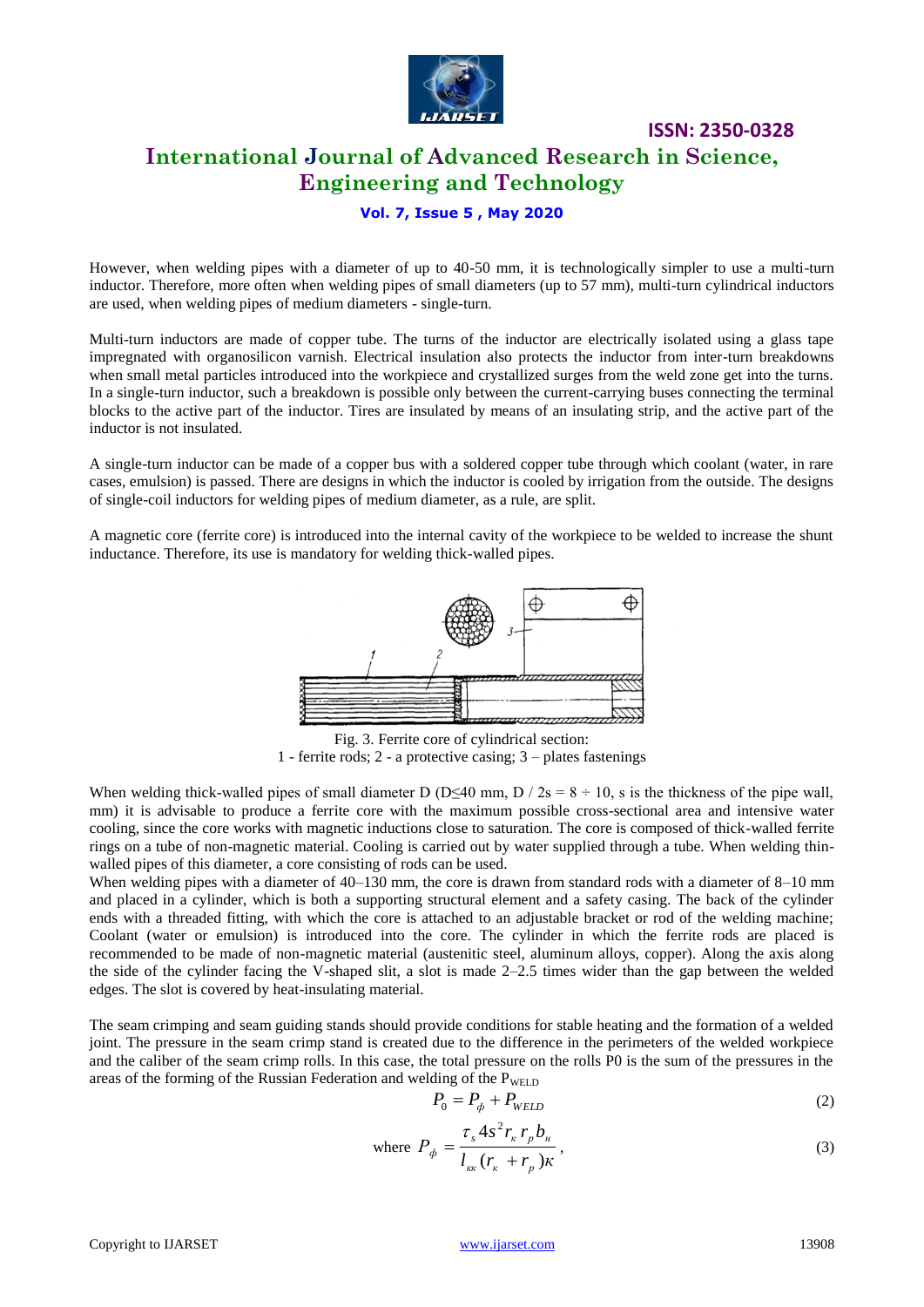

# **ISSN: 2350-0328 International Journal of Advanced Research in Science, Engineering and Technology**

#### **Vol. 7, Issue 5 , May 2020**

 $\tau_s = \sigma_s / \sqrt{3}$  the average value of the yield strength, independent of l<sub>draft</sub> (at the settlement temperature), rrolling and rflange are the radii of the working surface and the flanges of the crimping roll;  $b_{\text{knife}}$  is the thickness of the knife seam guide;  $l_{k}$  is the distance from the point of convergence of the edges to the axis of the roll; r are the radii of the pipe at the exit of the welding gauge.

Welding pressure

where

$$
P_{\text{weld}} = P_{\text{draff}} + P_p,\tag{4}
$$



Fig. 4. Diagram of upsetting edges when welding a pipe billet of radius r:

 $l_{\kappa}$  - full contact length;  $l_{\text{draft}}$  - precipitation zone;  $b_{\text{knife}}$  - knife thickness;  $g_{\text{rolling}}$  and  $g_{\text{flange}}$  are the radii of the crimp roll along the rolling diameter and flange; r is the radius of the pipe at the exit of the welding gauge

$$
P_p = (D_n + D_k) l_p P_n / 2
$$
\n(6)

Here Din and  $D_{out}$  are the diameters of the pipe at the inlet and outlet of the crimp stand;  $I_p$  is the length of the molding zone (Fig. 4);  $P_{init}$  - Specific Initial Force.



Fig. 5. Caliber seam crimping unit

Calculations show that the main share in the welding pressure on the squeeze rolls is the reduction pressure  $(P_p)$  - 60– 80%, and the pressure in the upsetting section  $(R<sub>O</sub>)$  - 15–30%. These pressures increase with increasing welding speed. The molding pressure is practically independent of the speed of the process.

To obtain a high-quality welded joint, it is necessary that all the molten metal present at the convergence site of the elements to be welded is removed during upsetting. This can be achieved provided that the precipitation rate is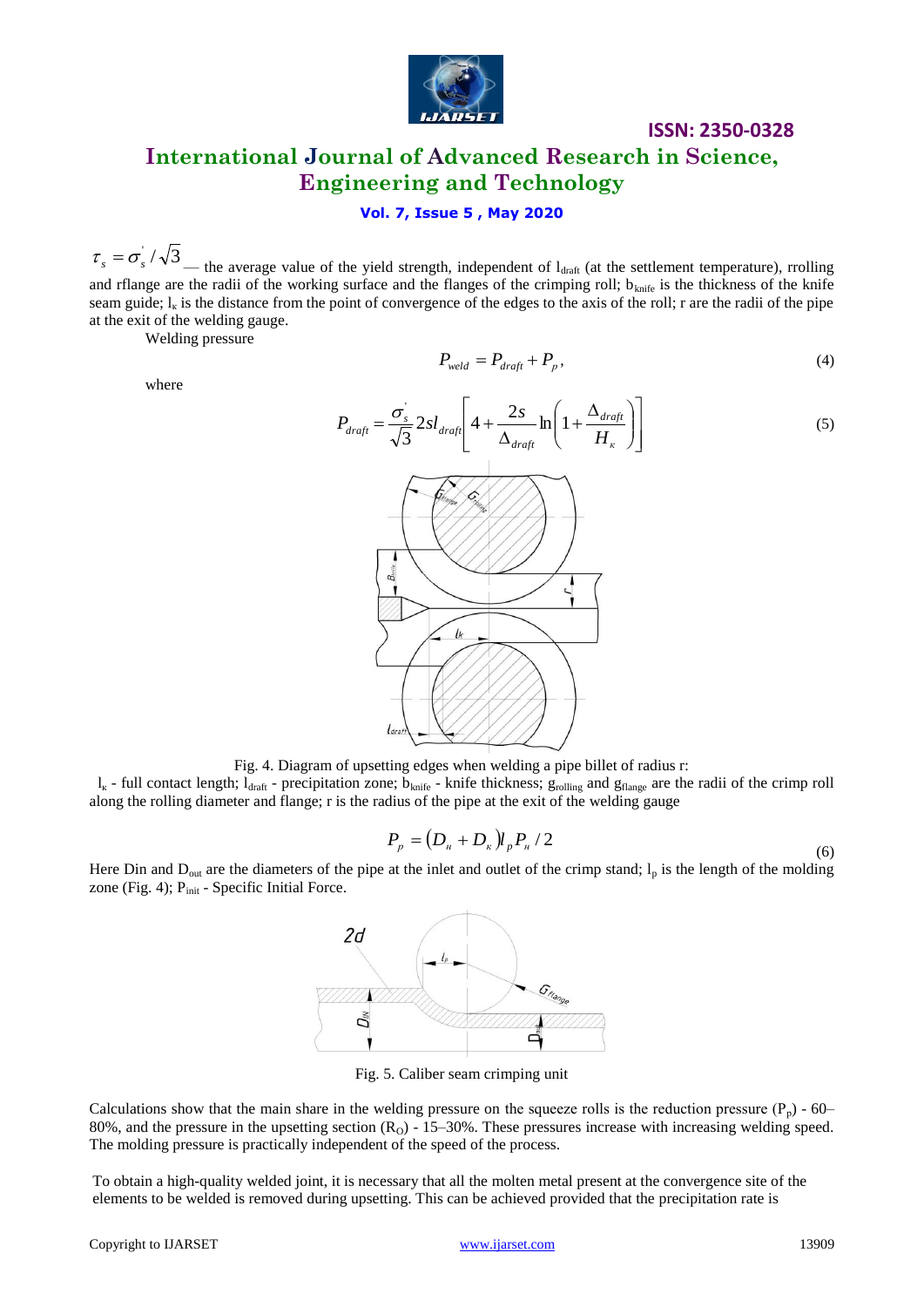

# **International Journal of Advanced Research in Science, Engineering and Technology**

#### **Vol. 7, Issue 5 , May 2020**

sufficient and the molten metal does not lose its fluidity. The time interval ∆t<sub>0</sub>, sufficient for cooling the metal from temperature  $T_1$  (at the point of convergence of the elements) to the temperature of fluidity loss  $T_2$ , in butt welding with continuous reflow

$$
\Delta t_0 = \frac{\delta_p \gamma [c(T_1 - T_2) + m_0]}{\lambda (dT / dx)}\tag{7}
$$

**ISSN: 2350-0328**

where is the thickness of the liquid metal at the point of convergence of the welded elements; , c and m0 are the density, specific heat and latent heat of fusion of the metal being welded;  $dT/dx$  - temperature gradient per unit length in the cross section of the elements to be welded.

Obviously, for guaranteed removal of liquid metal and, consequently, oxides during precipitation, it is necessary that the precipitation time  $\Delta t$  be less than  $\Delta t_0$  (and this is the less, the less T<sub>1</sub> – T<sub>2</sub> and more dT / dx). We define, based on the crystallization interval of alloys, which can be divided into two parts:

1) the interval where the grown dendrites of the solid solution are separated by a continuous layer of the liquid phase (liquid-solid state);

2) the interval (below the temperature boundary of the liquid-solid state), where dendrites partially merge and form a hard skeleton from them with further solidification of the entire liquid phase. Alloy at a temperature above the temperature of formation of the crystalline skeleton, which is in a liquid-solid state, has a high fluidity. Therefore, we can take  $T_2 = T_{cr}$  for the temperature at which the transition from liquid-solid to solid-liquid occurs.

The dT / dx gradient can be determined by calculating the temperature field in the weld cooling zone, that is, in the area from the point of convergence of the welded elements and further under the following assumptions:

1) the heat source is constant and acts during the heating period;

2) the exponential law of the distribution of densities of heat sources is adopted;

3) the thermophysical characteristics of the alloy are constant in time;

4) the heat transfer from the surface of the welded edges due to radiation and convection is negligible.

Using the obtained data, we determine the precipitation rate:

$$
v_{\text{drafi}} \ge \frac{l_{\text{drafi}}}{t_0} = 100 \div 500 \text{mm} / c \tag{8}
$$

The lower limits of precipitation rates used in high-frequency reflow welding may be insufficient for welding metals and alloys with a melting temperature of oxides higher than  $T_m$ , and to remove them during the precipitation process, it is necessary to significantly increase the welding speed. Thus, there is a minimum critical welding speed  $v_{sv,kr}$ , below which it is impossible to obtain a high-quality welded joint

#### **IV.CONCLUSION**

Research work on determining the influence of thermal deformation parameters during high-frequency welding on the quality of welded joints of longitudinal welded pipes of low-carbon and low alloy steels revealed that:

- a decrease in the welding current due to an increase in the heating time is impractical, since this increases the heat loss due to heat removal to the body of the workpiece being welded. The most effective decrease in current by increasing the frequency to 200-500 kHz;

- when welding thick-walled pipes of small diameter D (D<40 mm, D / 2s =  $8 \div 10$ , s is the pipe wall thickness, mm) it is advisable to produce a ferrite core with the maximum possible cross-sectional area and intensive water cooling, since the core works when magnetic inductions close to saturation;

- the main share in the welding pressure on the squeeze rolls is the reduction pressure (Рр) - 60–80%, and the pressure at the draft site (RO) - 15–30%. These pressures increase with increasing welding speed. The molding pressure is

practically independent of the speed of the process.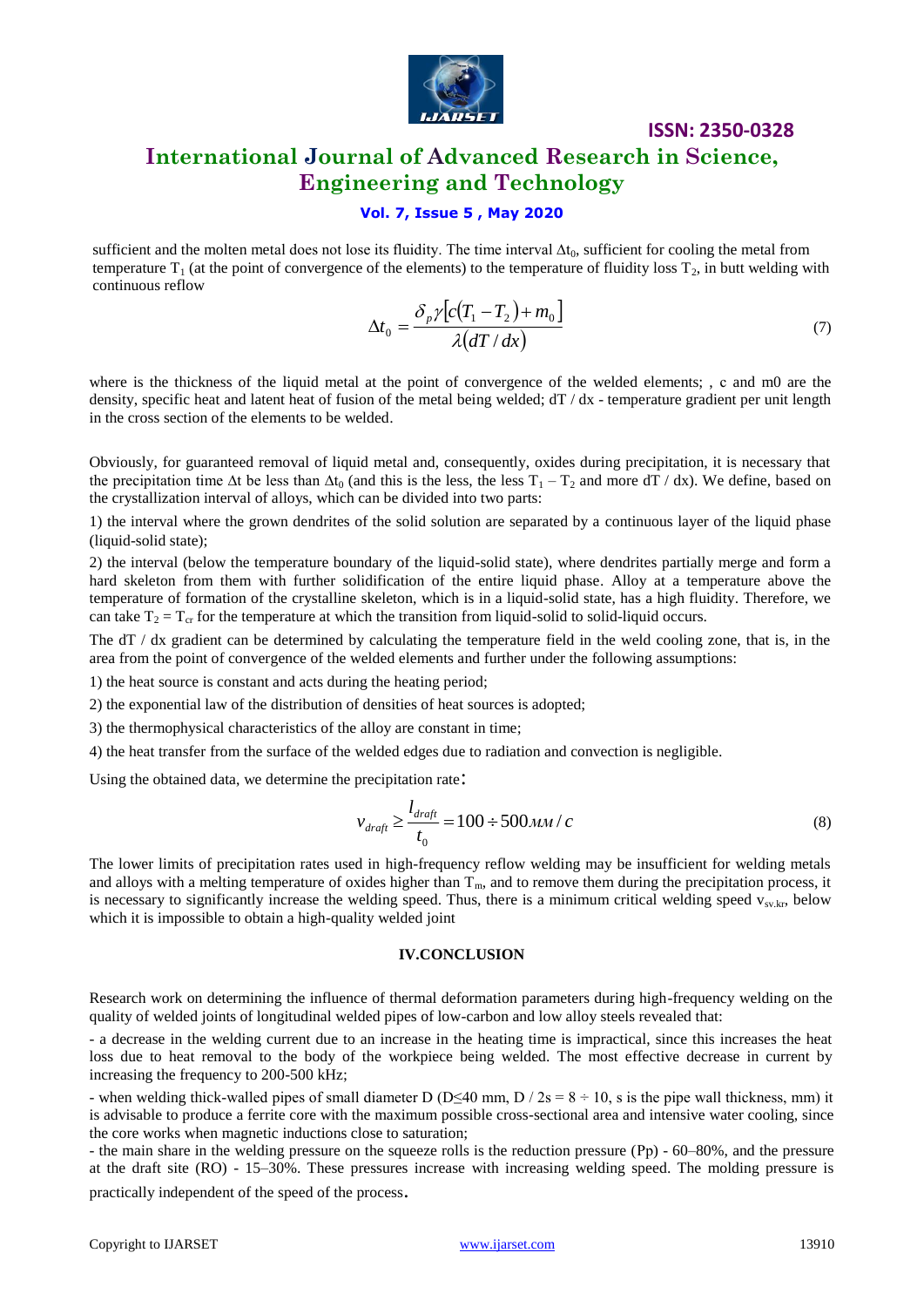

## **International Journal of Advanced Research in Science, Engineering and Technology**

#### **Vol. 7, Issue 5 , May 2020**

#### **ACKNOWLEDGMENT**

This work was carried out in the framework of a business contract with the Tashkent Pipe Plant named after V.L. Halperin № 11/2019 on the topic: "Improving the technology of high-frequency welding of longitudinal pipes"

#### **REFERENCES**

[1] Zairkulov E.Y., Dunyashin N.S. To the question of determining the power absorbed by a conductive medium during high-frequency welding of longitudinal pipes // Actual issues in the field of technical and socio-economic sciences. Republican interuniversity collection. - Tashkent: TCTI, 2019 - S.255-257

[2] Zairkulov E.Y., Dunyashin N.S. To the question of studying the influence of high-frequency welding mode parameters on the quality of welded joints // Materials of the Republican Scientific and Technical Conference "Resource- and Energy-Saving, Environmentally Friendly" - T .: SUE "Fan VA Tarrakiyot", 2019 - P. 162-164

[3] Osadchy V.Ya., Vavilin A.S. - Technology and equipment for pipe production. Intermet Engineering, 2001

[4] Alzhanov MK, Tursynbekova A. U. Issues of improving the design of pipe welding equipment based on ferrite heaters // Young scientist. - 2016. - No. 2. - S. 117-121.

[5] Danchenko V.N., Kolikov A.P., Romantsev B.A., Samusev S.V. - Technology of pipe production: Textbook for universities /.- M.: Intermet Engineering, 2002

#### **AUTHOR'S BIOGRAPHY**

| Zairkulov Elyor Yokubjon ugli, Assistant.<br>was born February 15, 1991 year in Tashkent city, Republic of Uzbekistan. Has more<br>than 20 published scientific works in the form of articles, journals, theses and<br>tutorials. Currently works at the department of "Technological machines and<br>equipment" in Tashkent State Technical University.  |
|-----------------------------------------------------------------------------------------------------------------------------------------------------------------------------------------------------------------------------------------------------------------------------------------------------------------------------------------------------------|
|                                                                                                                                                                                                                                                                                                                                                           |
| Raxmatullaeva Nazima Toir kizi, Assistant.<br>was born September 1, 1989 year in Tashkent city, Republic of Uzbekistan. Has more<br>than 20 published scientific works in the form of articles, journals, theses and<br>tutorials. Currently works at the department of "Technological machines and<br>equipment" in Tashkent State Technical University. |
| Abdullaev Muzaffar Zaxidjanovich, Assistant.<br>was born June 26, 1989 year in Tashkent city, Republic of Uzbekistan. Has more<br>than 10 published scientific works in the form of articles, journals, theses and<br>tutorials. Currently works at the department of "Technological machines and<br>equipment" in Tashkent State Technical University.   |